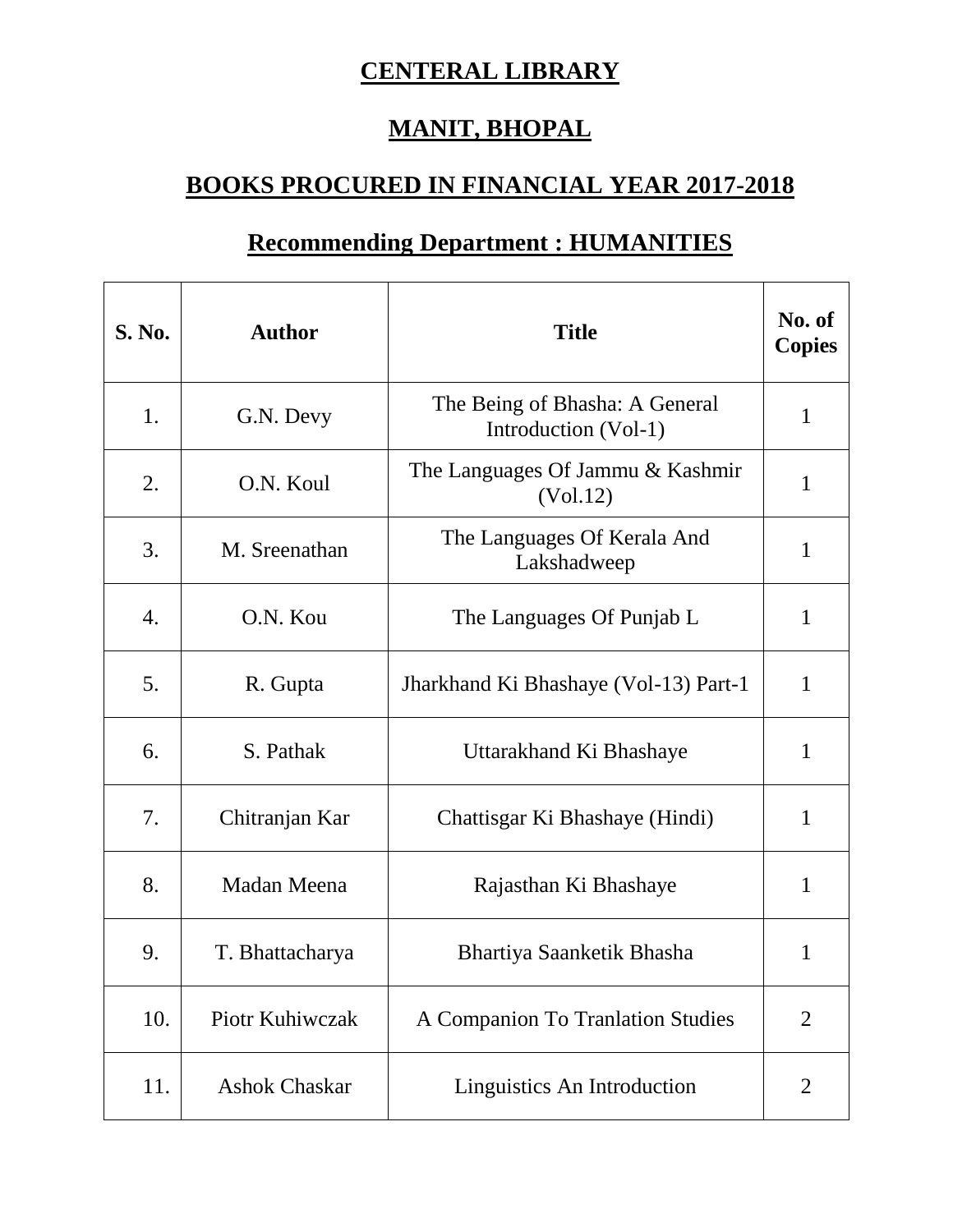| <b>S. No.</b> | <b>Author</b>           | <b>Title</b>                                            | No. of<br><b>Copies</b> |
|---------------|-------------------------|---------------------------------------------------------|-------------------------|
| 12.           | E. Grossman             | <b>Why Translation Matters</b>                          | $\overline{2}$          |
| 13.           | Z.N. Patil              | <b>Innovations In English Language</b><br>Teaching      | $\overline{2}$          |
| 14.           | M.L. Tickoo             | <b>Teaching And Learning English</b>                    | $\overline{2}$          |
| 15.           | Jadhav B.S.             | <b>Teaching English</b>                                 | $\overline{2}$          |
| 16.           | <b>Kamlesh Sadanand</b> | <b>Teaching Listening And Speaking</b>                  | $\overline{2}$          |
| 17.           | <b>Board Of Editors</b> | Fluency In English                                      | $\overline{2}$          |
| 18.           | Kshamata Chaudhary      | <b>Indian Voices</b>                                    | $\overline{2}$          |
| 19.           | M.G.N. Murthy           | <b>Famous Indian Stories</b>                            | 3                       |
| 20.           | Madhu Mehrotra          | <b>Gems Of Short Fiction</b>                            | $\overline{2}$          |
| 21.           | Jaibir S. Hooda         | Literature And Language Ii                              | $\overline{2}$          |
| 22.           | <b>Board Of Editors</b> | English Language Through Literature Ii                  | $\overline{2}$          |
| 23.           | Parikh J.P.             | <b>Business Communication</b>                           | 9                       |
| 24.           | O.P. Juneja             | Business Communication Techniques &<br>Methods          | 10                      |
| 25.           | <b>E.Suresh Kumar</b>   | <b>Communication For Professional</b><br><b>Success</b> | 3                       |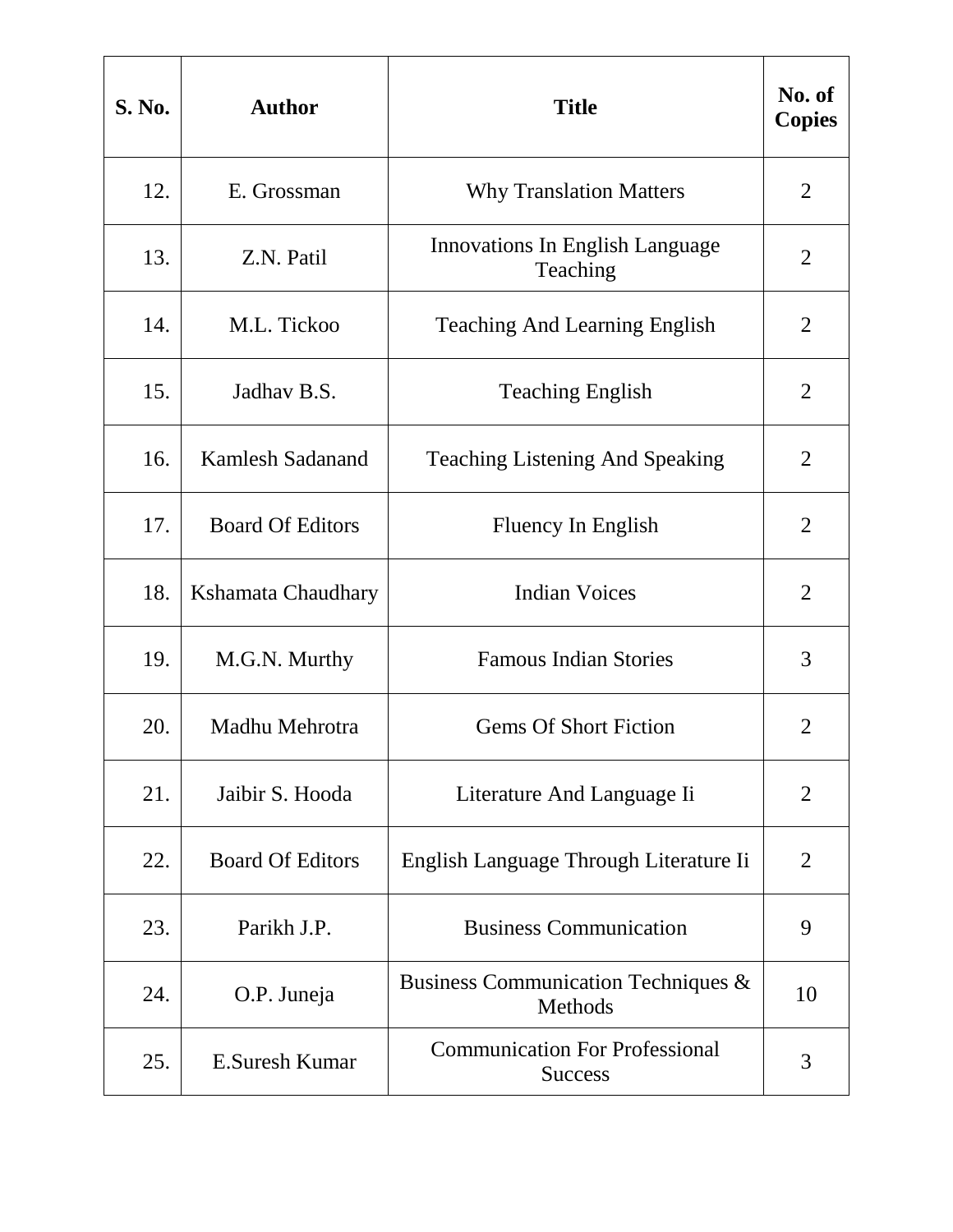| <b>S. No.</b> | <b>Author</b>       | <b>Title</b>                                                                    | No. of<br><b>Copies</b> |
|---------------|---------------------|---------------------------------------------------------------------------------|-------------------------|
| 26.           | T.M. Farhathullah   | <b>Communication Skills For Technical</b><br><b>Students</b>                    | 10                      |
| 27.           | S.P. Dhanavel       | <b>English And Communication Skills For</b><br><b>Students Of Science</b>       | 10                      |
| 28.           | Dept. Of Humanities | <b>English For Engineers And</b><br>Technologists                               | 10                      |
| 29.           | E.Suresh Kumar      | <b>Enriching Speaking And Writing Skills</b><br>(With Cd)                       | 4                       |
| 30.           | E.Suresh Kumar      | Skills In English                                                               | 4                       |
| 31.           | <b>Anne Laws</b>    | Meeting                                                                         | 5                       |
| 32.           | <b>Anne Laws</b>    | <b>Negotiations</b>                                                             | 5                       |
| 33.           | <b>Anne Laws</b>    | Presentations                                                                   | 5                       |
| 34.           | <b>Anne Laws</b>    | <b>Writing Skills</b>                                                           | 5                       |
| 35.           | Ken Taylor          | <b>Fifty Ways To Improve Your Business</b><br>English                           | 5                       |
| 36.           | Eric Baber          | <b>Fifty Ways To Improve Your Business</b><br><b>English Using The Internet</b> | 5                       |
| 37.           | <b>Bob Dignen</b>   | Fifty Ways To Improve Your<br><b>Presentation Skills</b>                        | 5                       |
| 38.           | Ken Taylor          | Fifty Ways To Improve Your<br>Telephoning And Teleconferencing<br><b>Skills</b> | 5                       |
| 39.           | Kalyani Samantray   | <b>Academic And Research Writing</b>                                            | 2                       |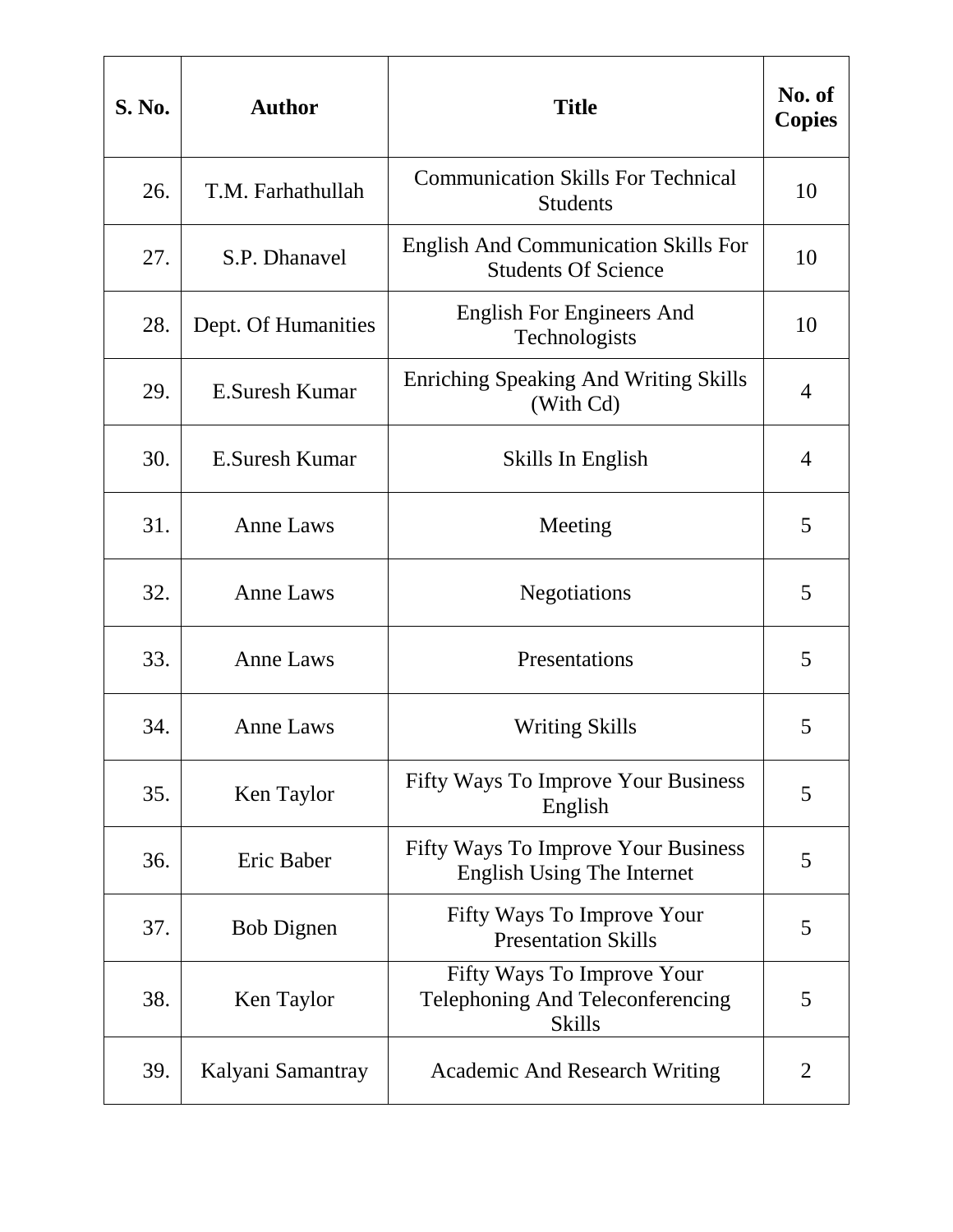| S. No. | <b>Author</b>           | <b>Title</b>                                            | No. of<br><b>Copies</b> |
|--------|-------------------------|---------------------------------------------------------|-------------------------|
| 40.    | S. Upendran             | Know Your English (Vol 1)                               | 5                       |
| 41.    | S. Upendran             | Know Your English (Vol.2)                               | 5                       |
| 42.    | S. Upendran             | Know Your English (Vol.3)                               | 5                       |
| 43.    | <b>Kamlesh Sadanand</b> | Spoken English A Foundation (Part-I)                    | $\overline{2}$          |
| 44.    | <b>Kamlesh Sadanand</b> | Spoken English A Foundation (Part-Ii)                   | $\overline{2}$          |
| 45.    | Narayanaswami V.R.      | <b>Strengthen Your Writing</b>                          | $\overline{2}$          |
| 46.    | Sipra Mukherjee         | Modern English Literature                               | $\overline{2}$          |
| 47.    | Parama Sarkar           | <b>Postcolonial Literatures</b>                         | $\overline{2}$          |
| 48.    | Arpita<br>Mukhopadhyay  | Feminisms                                               | $\overline{2}$          |
| 49.    | <b>Andrew Slade</b>     | Psychoanalytic Theory And Criticism                     | $\overline{2}$          |
| 50.    | Padmaja Ashok           | A Companion To Literary Forms                           | $\overline{2}$          |
| 51.    | Pramod K. Nayar         | English Poetry From The Elizabeth To<br>The Restoration | $\overline{2}$          |
| 52.    | Pramod K. Nayar         | The English Romantic Poets                              | $\overline{2}$          |
| 53.    | Pramod K. Nayar         | <b>Studying Literature</b>                              | $\overline{2}$          |